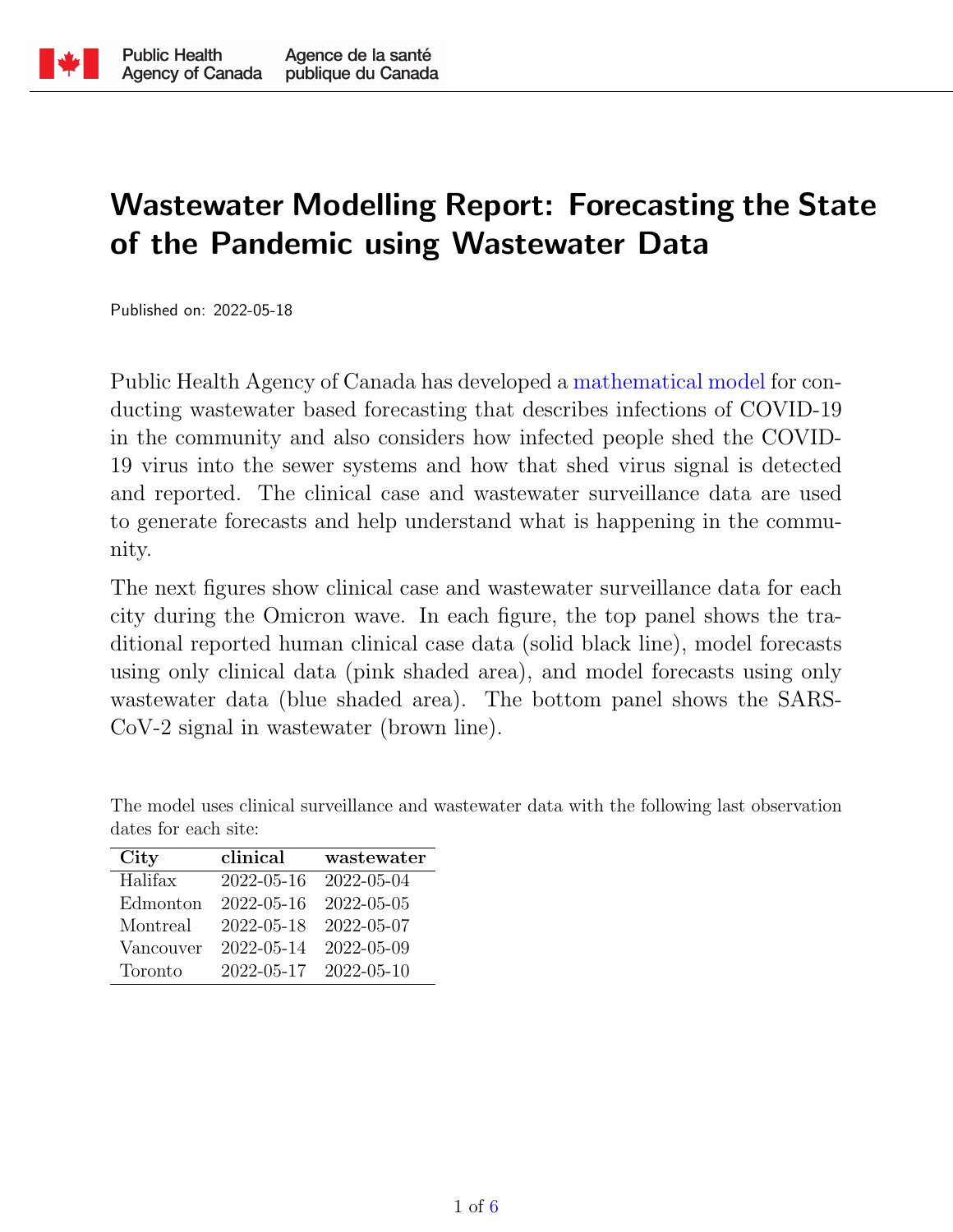#### Vancouver

Based on wastewater data (bottom panel, brown curve), the model estimates the recent infection wave has peaked (top panel, blue curve). However, the reported clinical data (top panel, black curve) did not identify a recent wave of infection as predicted by wastewater projections. This suggests an underreporting of clinical cases during the April/May wave. Wastewater-based projections indicate a decline in the number of cases (top panel, blue curve), however using only the clinical data source, the model anticipates an increase in infections in the summer (top panel, pink curve).

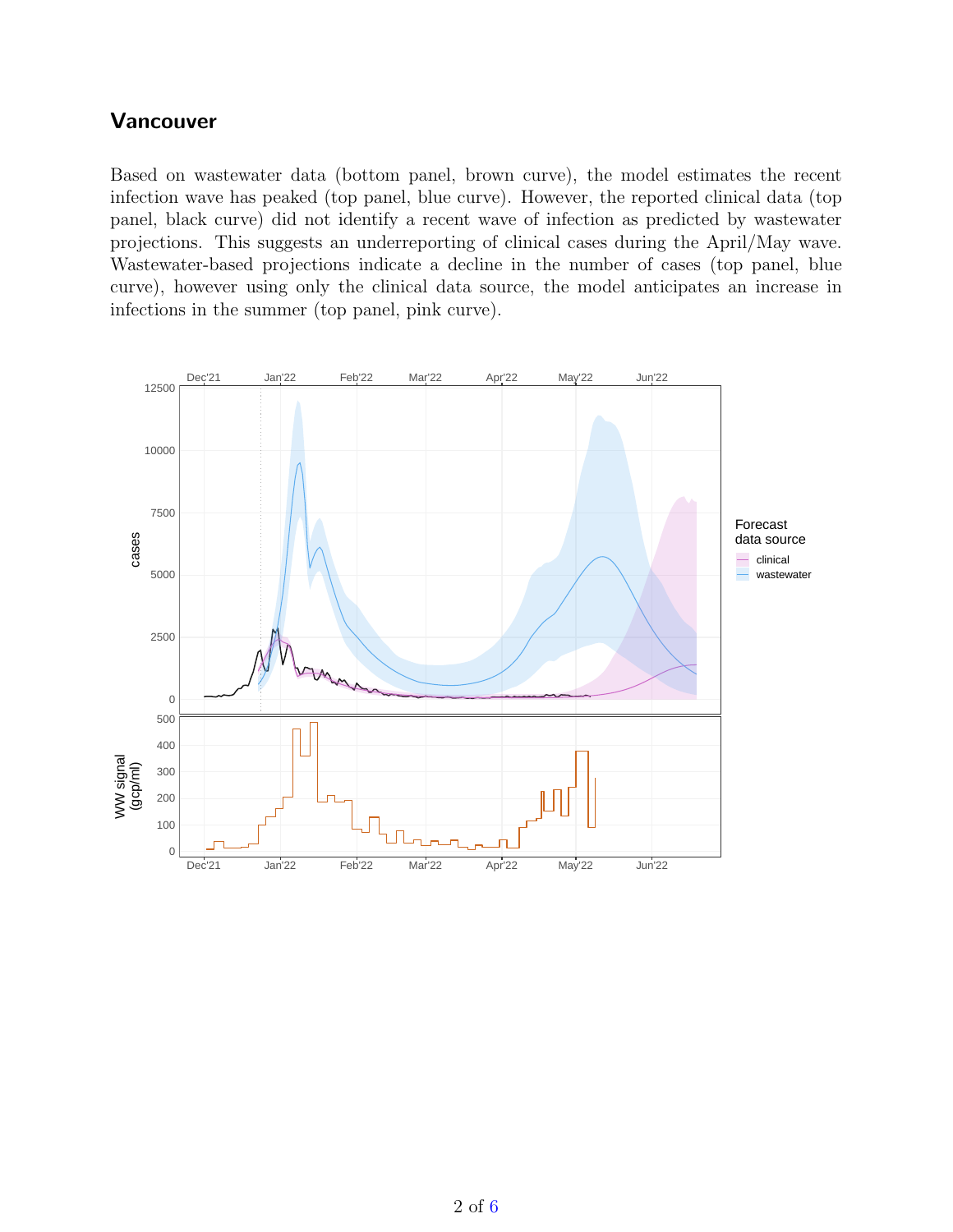#### Edmonton

The modelling forecast on the wastewater signal (bottom panel, brown curve) suggests there was an increase in new cases in the community during the April/May wave. However, these cases were largely under-reported through clinical surveillance, as shown by the difference between reported clinical cases (top panel black curve) and case projections based on wastewater signals (top panel, blue curve). Wastewater-based projections indicate a decline in the number of cases over the next few weeks.

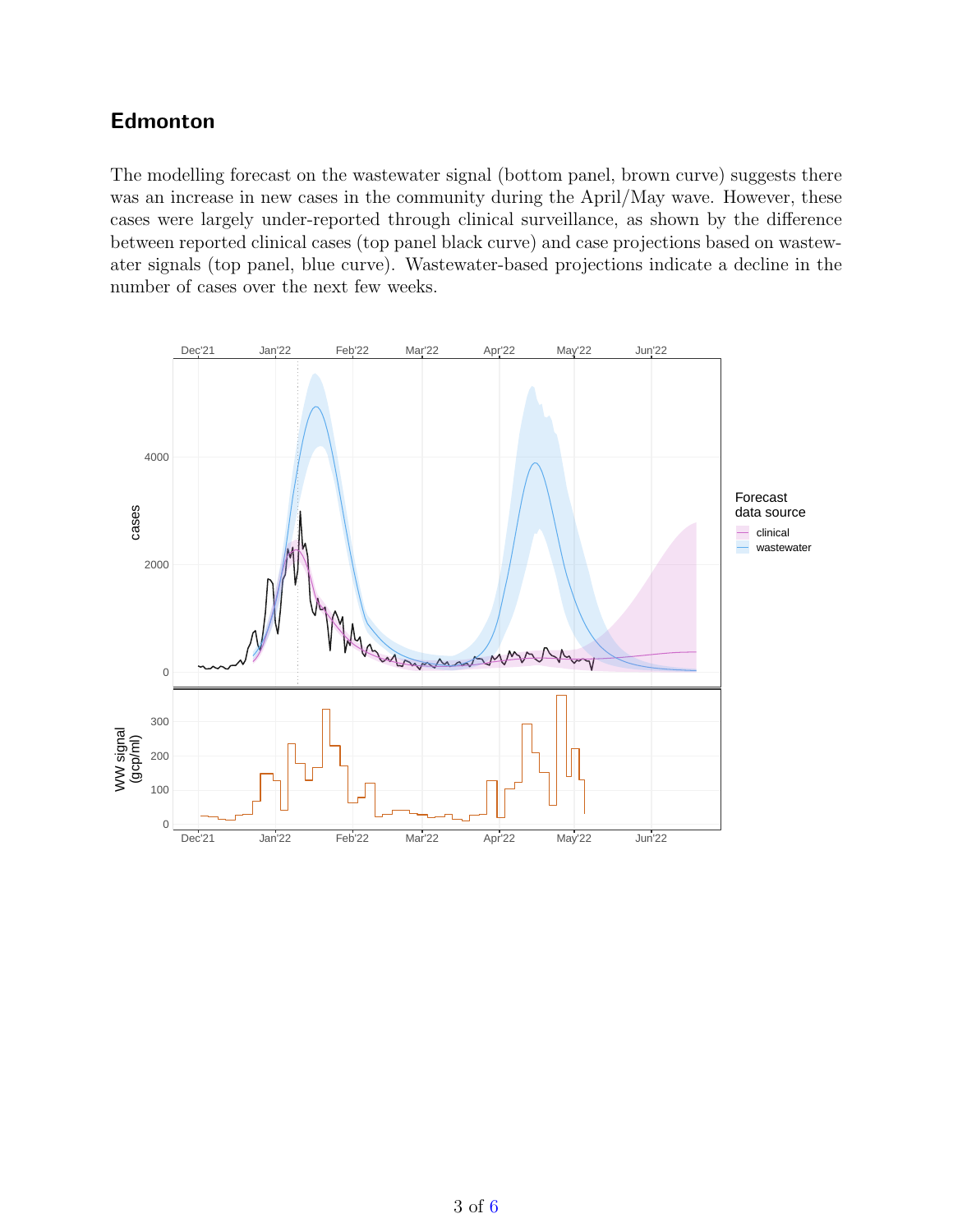### **Toronto**

Despite a relatively good agreement between clinical and wastewater signals since February 2022, the recent trend of the wastewater signal (bottom panel, brown curve) suggests a larger increase in new cases than what clinical data indicates. This is apparent in the trajectories of the forecasts, where forecasts based on wastewater signals are higher than the ones informed by clinical data (top panel, blue curve higher than pink curve for future dates). Wastewaterbased forecasts anticipates an increase in the number of cases in the coming weeks.

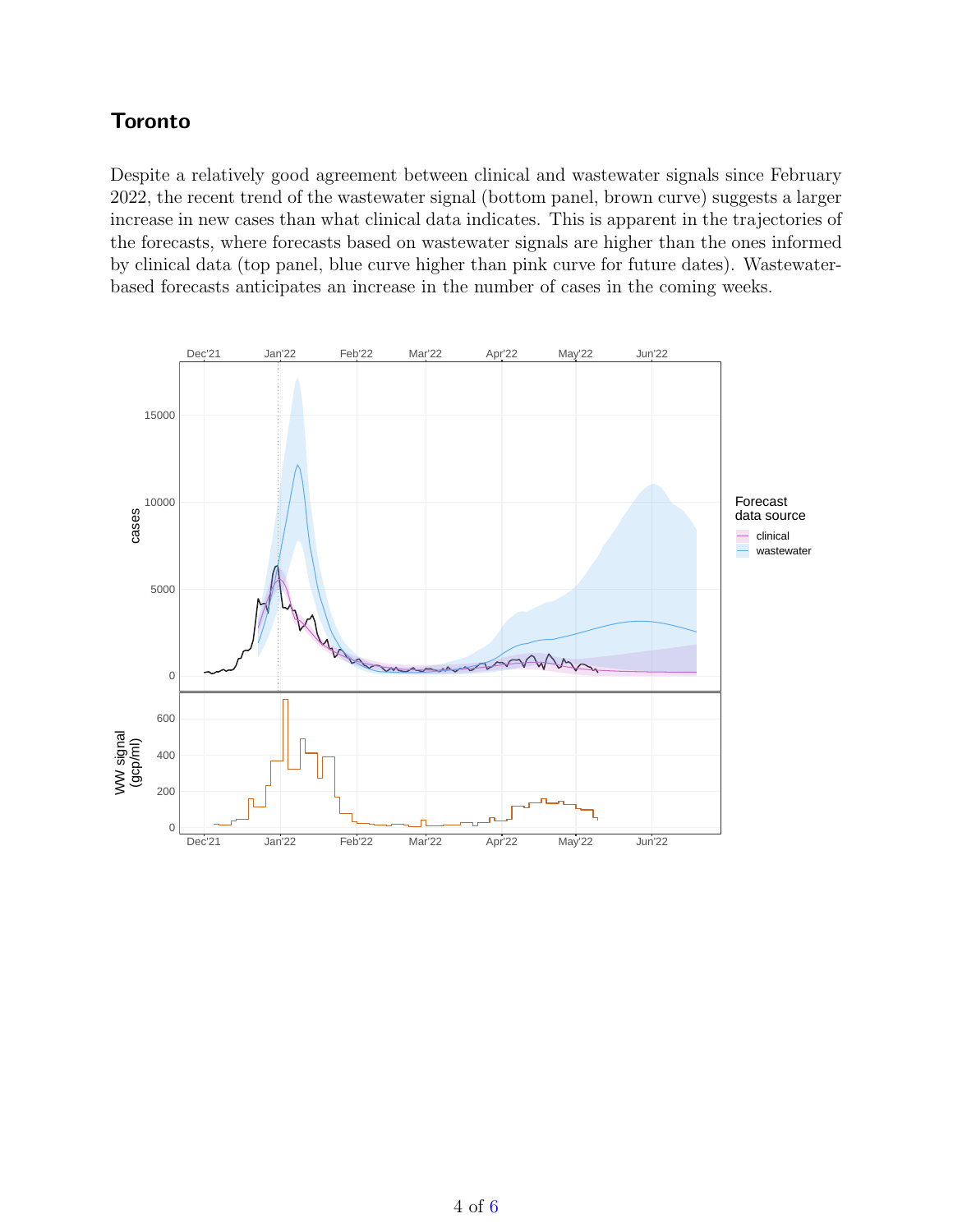#### **Montreal**

Clinical (top panel, black curve) and wastewater signals (bottom panel, brown curve) show relatively good agreement. Both clinical- and wastewater-based forecasts suggest that the number of cases will remain stable for the next few weeks.